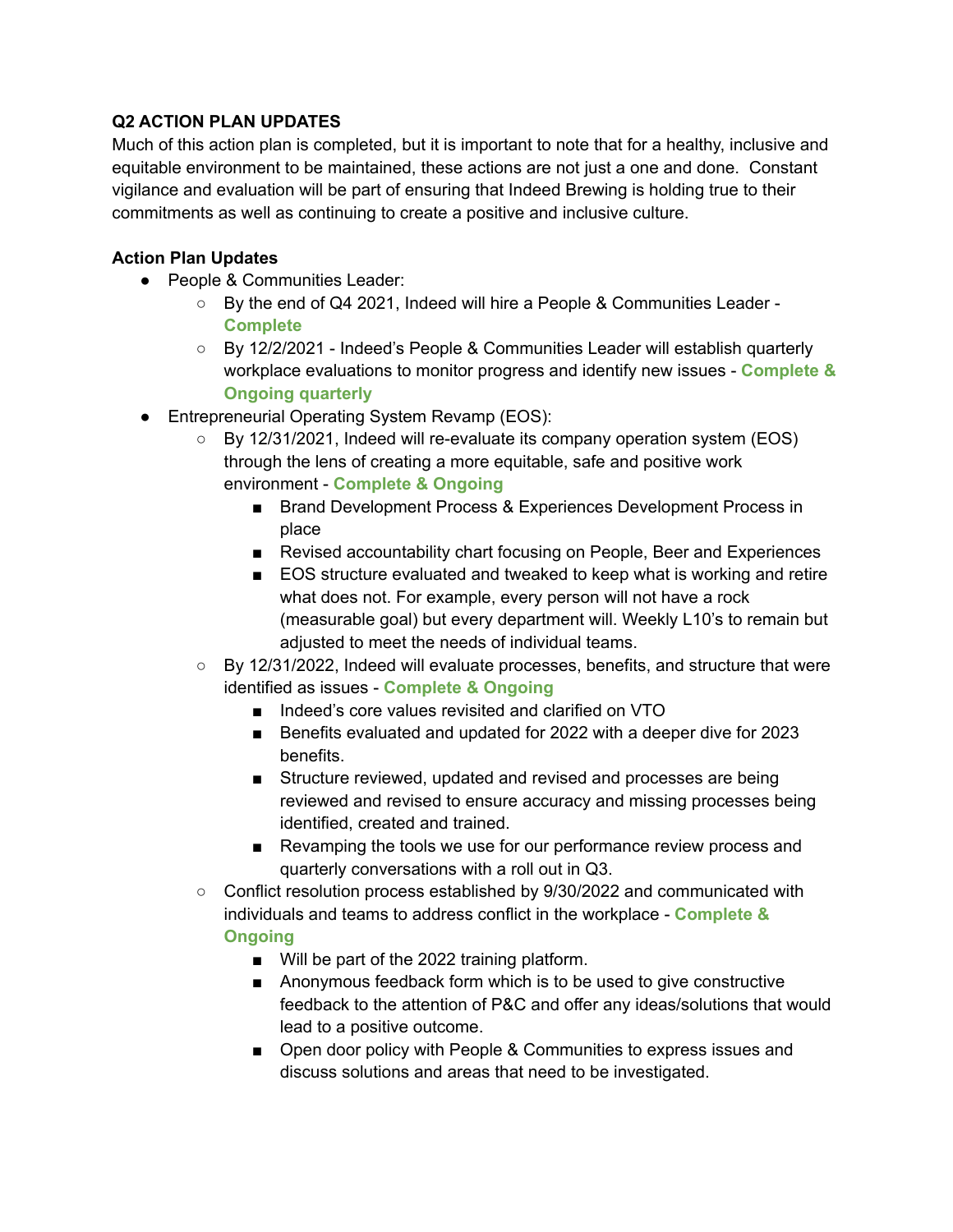- Yearly 1-1's with everyone in the company by People & Communities to assess progress, have a scheduled opportunity to bring concerns/ideas/solutions and check in on the individual and allow for questions that are top of mind for the employee.
- By 10/15/2022, Indeed will assess all comp and benefits structure. **Complete & reviewed yearly**
	- Wage scales completed and job descriptions currently being updated to reflect this and ensuring that wage scales are fair, equitable for the experience the individual brings to the job and is being paid a livable wage according to the city they work.
	- Benefits continually being evaluated. Parental leave, bereavement, equal PTO for full time salary and hourly implemented in 2022. 2023 benefits are being evaluated starting in June with the goal of continuing to provide a great benefit package for our team including revamping our break policy to include healthy snacks in the break room to encourage people to take their break and rest/refresh!
- Management Training & Support:
	- $\circ$  By 12/31/2021, Indeed will develop a program for management training and support, including regular bias training, interview training and anti-harassment training - **Complete & Ongoing**
		- Training program roadmap in place and calendar shared with the entire company. Training includes or will include, but is not limited to manager training (employee hiring/interviewing, coaching, feedback, leading through strengths & strengthfinder, financial and business acumen), core product training, health & safety trainings, DEI & sexual harrassment, Encompass training, industry ongoing training through CBC attendance and seminars.
		- COO & CEO participates in a leadership development program
		- Leadership team participating in leadership development and DEI workshops quarterly.
		- Budget for training in place and approved and working on the 2023 training budget.
- Vision Alignment:
	- By 10/30/2022, Indeed will create a clear roadmap for the 3 year and 10 year picture of the company, focusing on its people, how Indeed will position itself in the market and what beverages it will produce. **Complete & Ongoing**
		- Quarterly and annual planning process in place and completed. Brand development and experience development process in place and completed. Quarterly and annual all company meetings scheduled and completed.
		- In place are yearly all company meeting & workshop to allow for shared vision and brainstorming of Indeed's future to incorporate into the annual plan along with sharing the 3 and 10 year picture of Indeed Brewing, Quarterly anonymous engagement surveys, People advisory board,